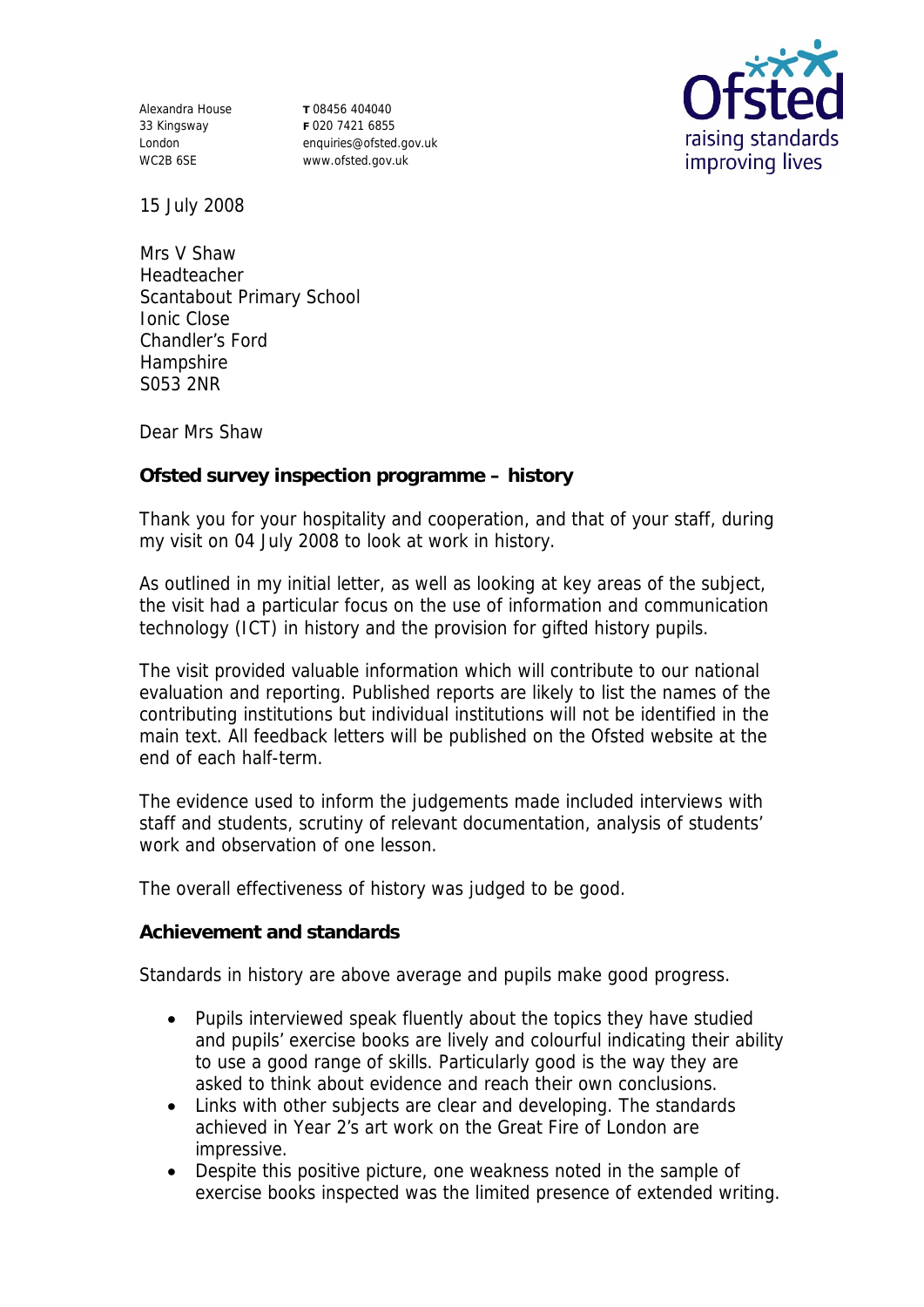Pupils' personal development in history is very good. Those interviewed expressed the view that the history they are studying is helping them to understand people as well as why and how things happen. Year 6 were seen doing this effectively by trying to sort out human dilemmas; in this case, the positive and negative effects of evacuation in the Second World War.

## **Quality of teaching and learning**

The quality of teaching and learning is good.

- Teachers' knowledge and understanding of the topics studied is good, as is their understanding of how best to teach them.
- They make lessons and other activities interesting and fun and give pupils plenty of opportunity to take an active part and find things out for themselves. However, the school is right to explore ways of giving pupils more responsibility for their own learning.
- It is clear from both the lesson seen and other examples of pupils' work that behind the teaching and learning is good planning. There are clear objectives, well-conceived lesson plans and imaginative resources.
- All groups of pupils learn well including those with learning difficulties and/or disabilities.
- There is a very thorough assessment system which informs teachers and helps them adjust their teaching to meet pupils' needs more precisely. However, it is not yet used to provide an overall judgement on pupils' progress in history in the same way that this is done for English and mathematics. Nor is it used to provide pupils with a clear enough view on their current standard in history and targets for improvement.

## **Quality of the curriculum**

The quality of the curriculum is good.

- It follows faithfully the requirements of the National Curriculum.
- There are very good links between history and other subjects. Besides art, there is good use of ICT and drama.
- The topics taught are richly supported not only by good use of resources in school but also by a good number of visits to historical venues, as well as visitors who organise a range of activities. These have a significant impact on pupils' understanding; for example, the opportunity to take part in a re-enactment of Egyptian burial practices or the visit to Beaulieu to explore Victorian stately homes.
- Building on its success in developing links between subjects, the school has appropriate plans (and some provision already in place) to develop the history curriculum further to improve pupils' chronological understanding and to help their understanding of the modern world.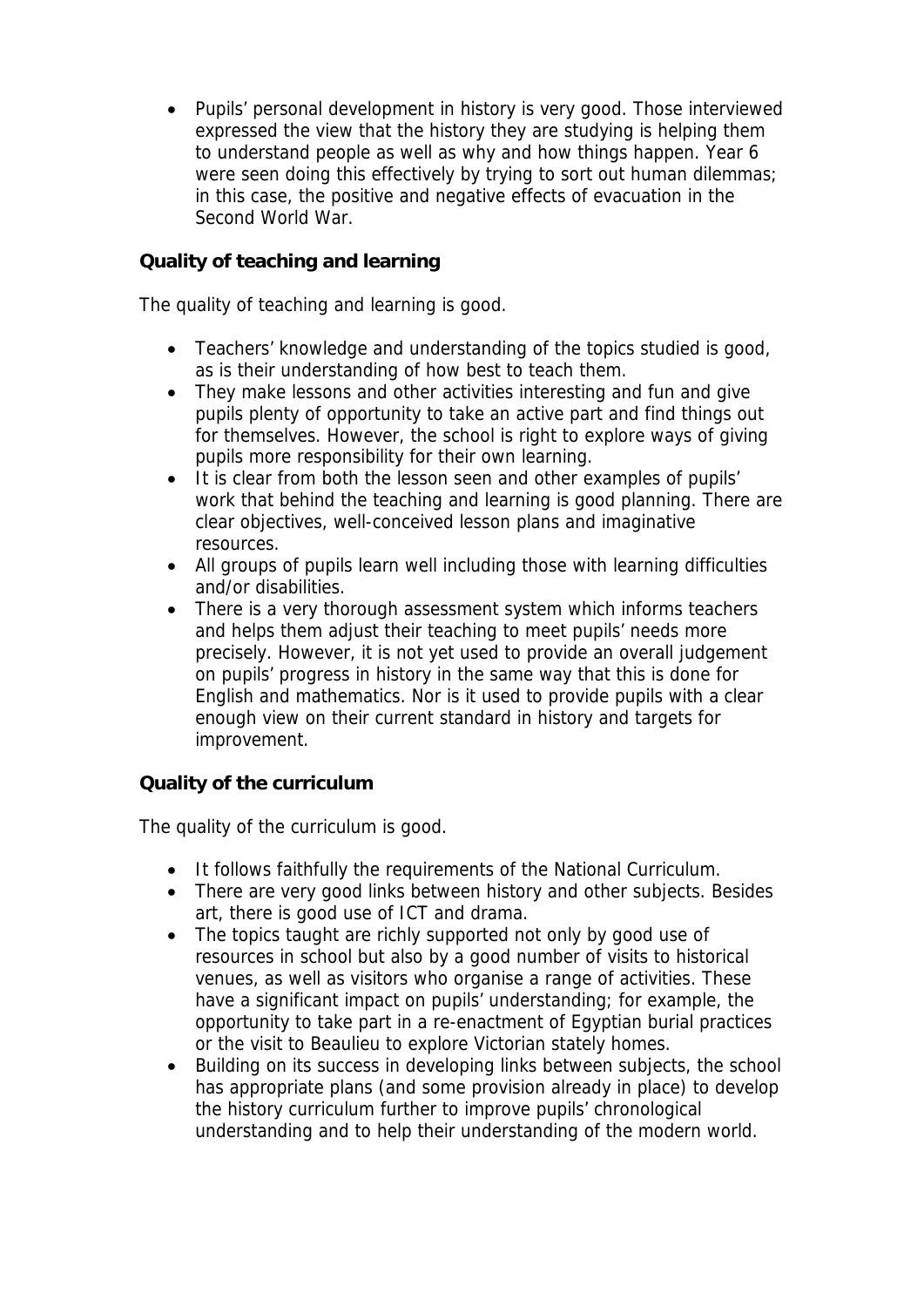## **Leadership and management**

The leadership and management of history are good.

- The subject leader has a good understanding of the quality of the subject in school, although she is hampered by not having enough time to see colleagues teach.
- The planning undertaken by the leader sets clear parameters and thus is very helpful to all teachers.
- She supports teachers well and promotes good discussion and development of the subject.
- She is very well supported by the headteacher who is keen to maintain pupils' and teachers' interest and momentum in the subject.

**Subject issue: The use of ICT in history** 

 ICT is very well used in history. There is frequent use in history by pupils of word processing, PowerPoint for the presentation of pupils' historical findings, research on the internet; and the use of video cameras for recording evidence. Specific examples illustrating the relationship between history and ICT are Year 5's use of a Victorian database on famous people; spreadsheets in Year 6 linked to the study of Greek gods; and a multimedia history quiz in Year 6 using specialist word processing software and hyperlinks.

**Subject issue: Provision for gifted history pupils**

- There is currently no pupil identified as being gifted in history. There is a register of gifted and talented pupils but this is populated by pupils from English, mathematics, ICT, physical education, art and music.
- Teaching and learning in history classes takes account of the different needs and abilities of pupils but this alone would not add up to a formal programme for gifted historians if any are identified.

**Areas for improvement, which we discussed, included:**

- increase the opportunities for pupils to take more responsibility for their own learning
- improve the use of assessment data
- improve the coherence of the curriculum.

I hope these observations are useful as you continue to develop history in the school.